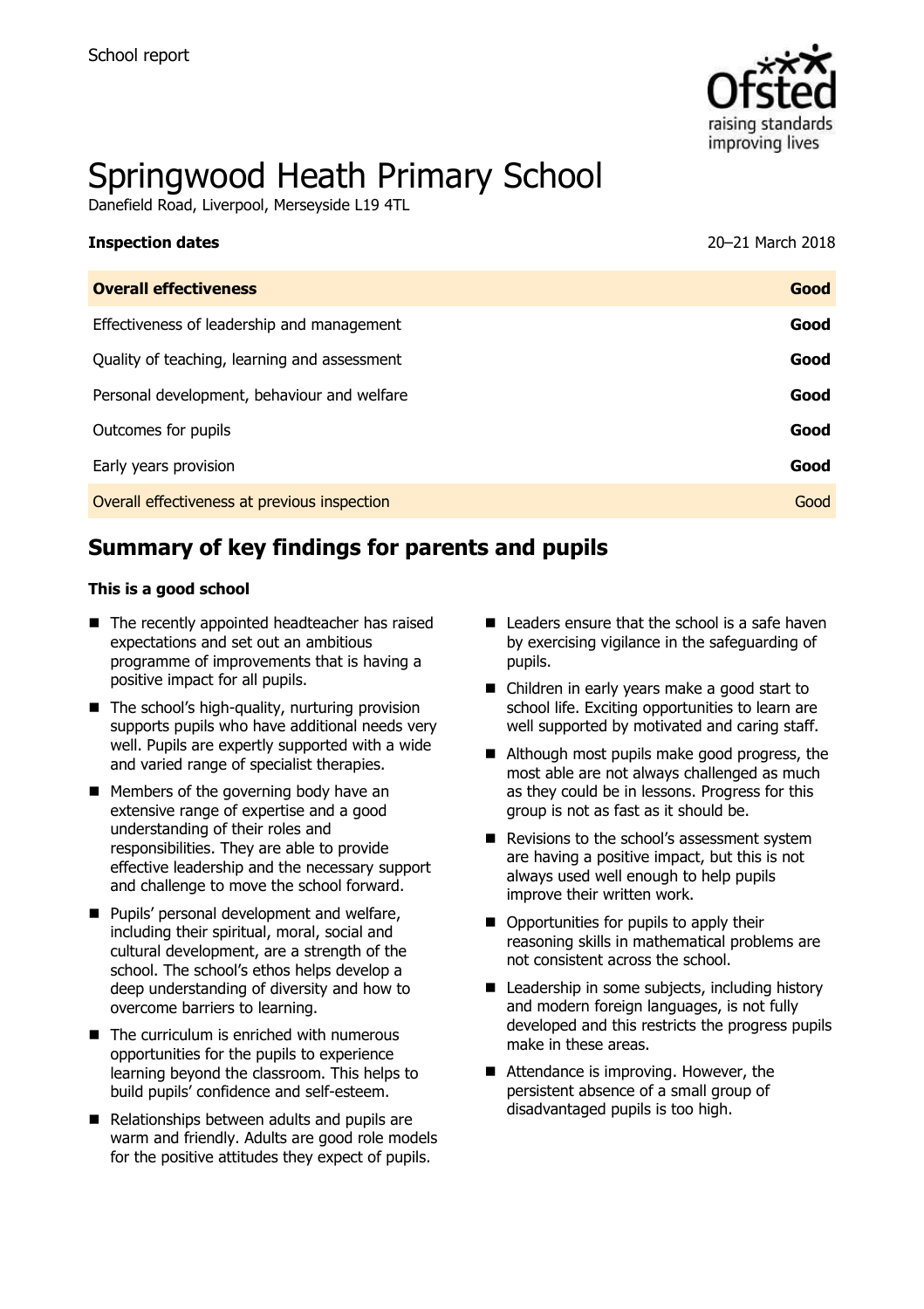

# **Full report**

## **What does the school need to do to improve further?**

- Improve the quality of teaching, learning and assessment by:
	- ensuring that assessment is used to inform teaching so that pupils are supported to improve basic errors in their writing, especially in grammar, punctuation, spelling and presentation
	- providing more opportunities for pupils to use reasoning to solve mathematical problems so that they deepen their learning and reach the higher standards of which they are capable
	- increasing the level of challenge for pupils in lessons and accelerating their progress, including for the most able, by continuing to raise teachers' expectations of pupils' achievement.
- **Improve leadership and management by:** 
	- improving training and support for middle leaders to enable them to deliver a wellplanned curriculum that is carefully monitored and meets the needs of all pupils
	- improving rates of attendance and reducing the number of pupils, including disadvantaged pupils, who are persistently absent.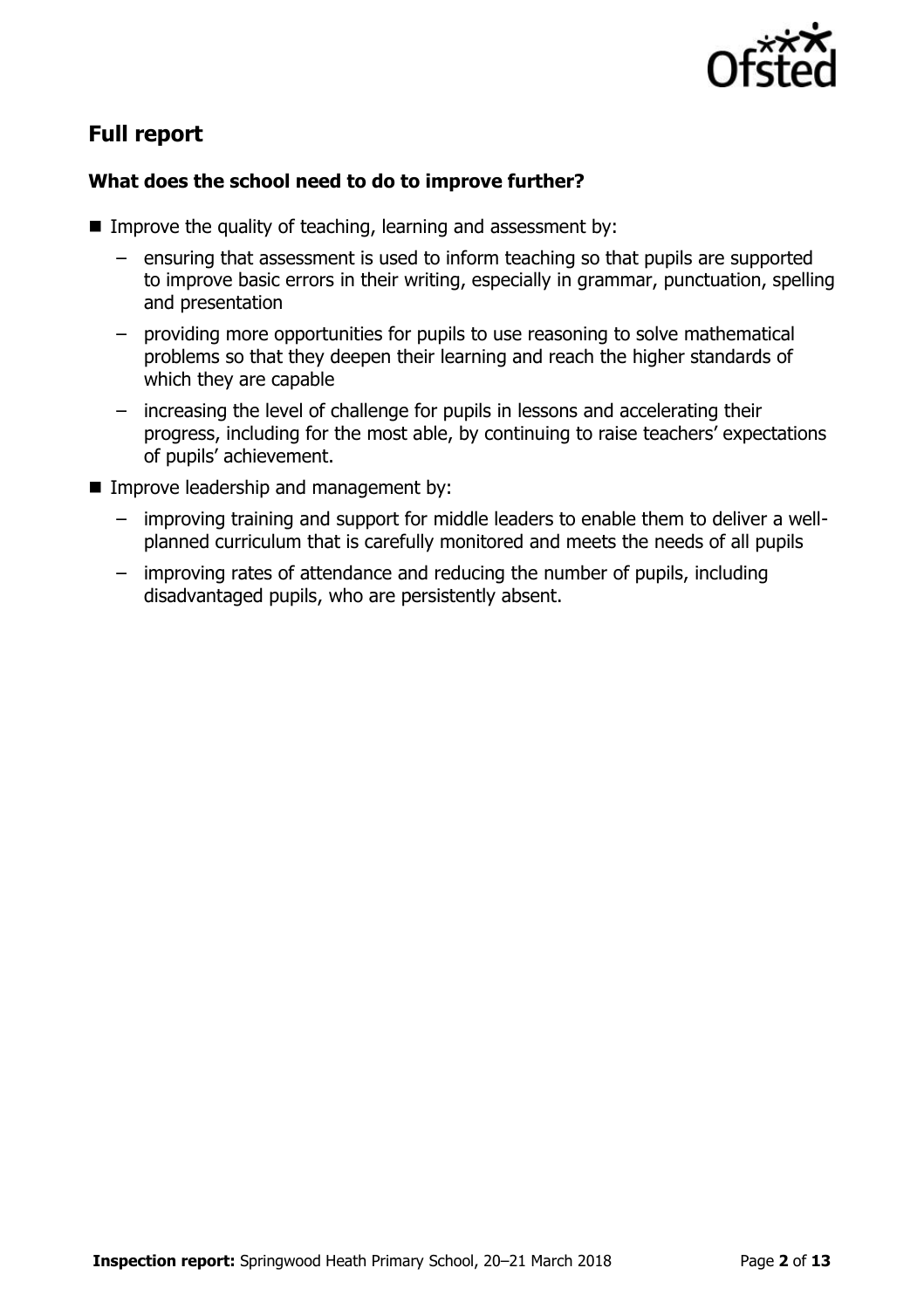

# **Inspection judgements**

#### **Effectiveness of leadership and management Good**

- Since his appointment less than a year ago, the headteacher has injected renewed ambition into the direction of the school. His determined leadership, supported by a committed team of leaders, is quickly restoring high standards. Following a significant staffing restructure, leaders have rightly focused their time and resources on improving the quality of teaching and pupils' outcomes, which are now good.
- The headteacher has an accurate understanding of the school's strengths and what it needs to do to be even more successful. He recognised the reasons for the lower standards and progress experienced by the school in 2017. The high-quality support and provision for pupils who have special educational needs (SEN) and/or disabilities were not similarly strong for all pupils. He introduced new systems for monitoring the progress pupils make to provide more timely information. He ensures that prompt action is taken if a pupil falls behind. Consequently, most pupils are making good progress now and achieving well, irrespective of their starting points.
- Clear processes for managing the performance of teachers have been put in place to help teachers to account for the progress of pupils in their classes. This has been effective in communicating high expectations to staff, who are motivated to achieve more challenging targets. Staff are positive about the changes and the opportunities to improve their knowledge and skills.
- The associate headteacher, who leads SEN provision throughout the school, provides strong leadership in this area. A key to the school's success is the detailed and knowledgeable understanding of pupils' specific needs and interests. Adults are skilled in building strong relationships with pupils and their parents and carers. They carefully plan for the needs of each pupil and monitor their progress rigorously. Additional funding to support pupils who have SEN and/or disabilities is used appropriately and they make good progress as a result. For example, the appointment of a speech and language therapist to the school has had a positive impact on progress. Assessment information shows that most pupils make good progress towards their specific speech targets.
- Partnerships with other providers are strong. The school makes full use of the expertise of the therapeutic and paediatric practitioners on the school site, as well as other services from the local authority, to support all of its pupils.
- The school uses the funding for disadvantaged pupils effectively. This includes employing a learning mentor to improve attendance and support pupils' emotional development. The renewed focus on pupils' outcomes means that staff have a much sharper focus on the progress of disadvantaged pupils. Leaders have set high expectations for this group and the difference between their progress and that of other pupils is starting to diminish.
- Leaders promote pupils' spiritual, moral, social and cultural development seamlessly throughout the curriculum and through the ethos of the school. There are many examples of the school's success, of which both pupils and staff are very proud. These include the International Schools Award, which celebrates the school's work in helping pupils understand how to protect the environment and what it means to be a global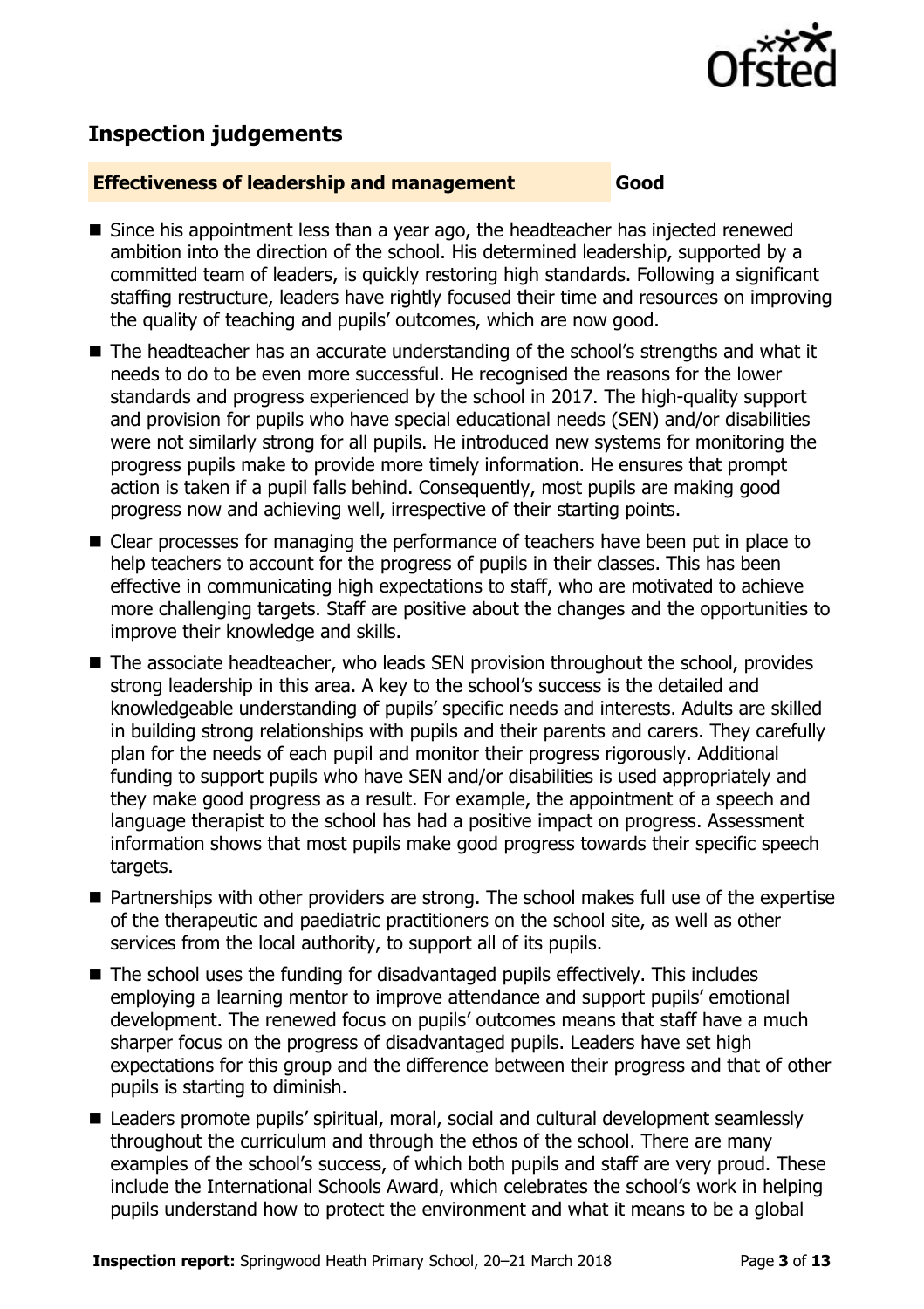

citizen.

- The curriculum, including lunchtime and after-school activities, provides a rich variety of experiences which promote pupils' academic, personal and social skills well. Pupils' work, shown in displays around the school and in their books, is an apt record of pupils' immersion in cultural heritage and diversity. Through this work, pupils are also taught to understand British values. They are given opportunities to explore themes such as democracy, for example when they vote for their representative on the school council. However, some subjects, such as modern foreign languages and history, are not taught in sufficient depth to meet the needs of all pupils.
- Relationships with parents are good. Most parents strongly support the changes being made in school and recognise that they are positive. Typically, they comment on the inclusive nature of the school and the warm and caring staff.
- **Procedures to monitor and evaluate the quality of teaching and its impact on pupils'** progress in English and mathematics are incisive and detailed. The headteacher is aware that the skills of the other subject leaders across the wider curriculum are not well enough developed to enable them to rigorously monitor and evaluate the quality of provision.

## **Governance of the school**

- Governors take great pride in the special qualities that the school has to offer, but are also ambitious to secure continuing improvement. With the appointment of the new headteacher, the governors are excited about the school's future.
- Governors are firmly committed to the school. They offer a broad range of effective expertise to the strategic leadership of the school and use this to help identify areas for improvement and to provide support. For example, they have strengthened reviews of the school's finances, leading to action to stabilise the school's budget and ensure that staffing is fit for purpose.
- Governors have a realistic view of the school's strengths and weaknesses. They have a good understanding of the data that is published about the school and are kept well informed with regular reports from school leaders and an external school adviser.
- Governors are knowledgeable about the use of additional funding, especially the pupil premium and its impact on disadvantaged pupils. They are fully aware that although it is helping to reduce the persistent absence of pupils, this remains too high.
- Governors use their knowledge to question and challenge leaders about progress in all aspects of the school's work. They regularly undertake training to ensure that they stay abreast of changes locally and nationally and to enable them to provide the most effective support for the school.

## **Safeguarding**

 Staff are vigilant about the safety and welfare of pupils and this is a key priority in the school. They work closely with parents and others to ensure that there is high-quality care for all pupils, including those whose circumstances make them vulnerable. Parents and pupils agree that the school is safe and the children are happy.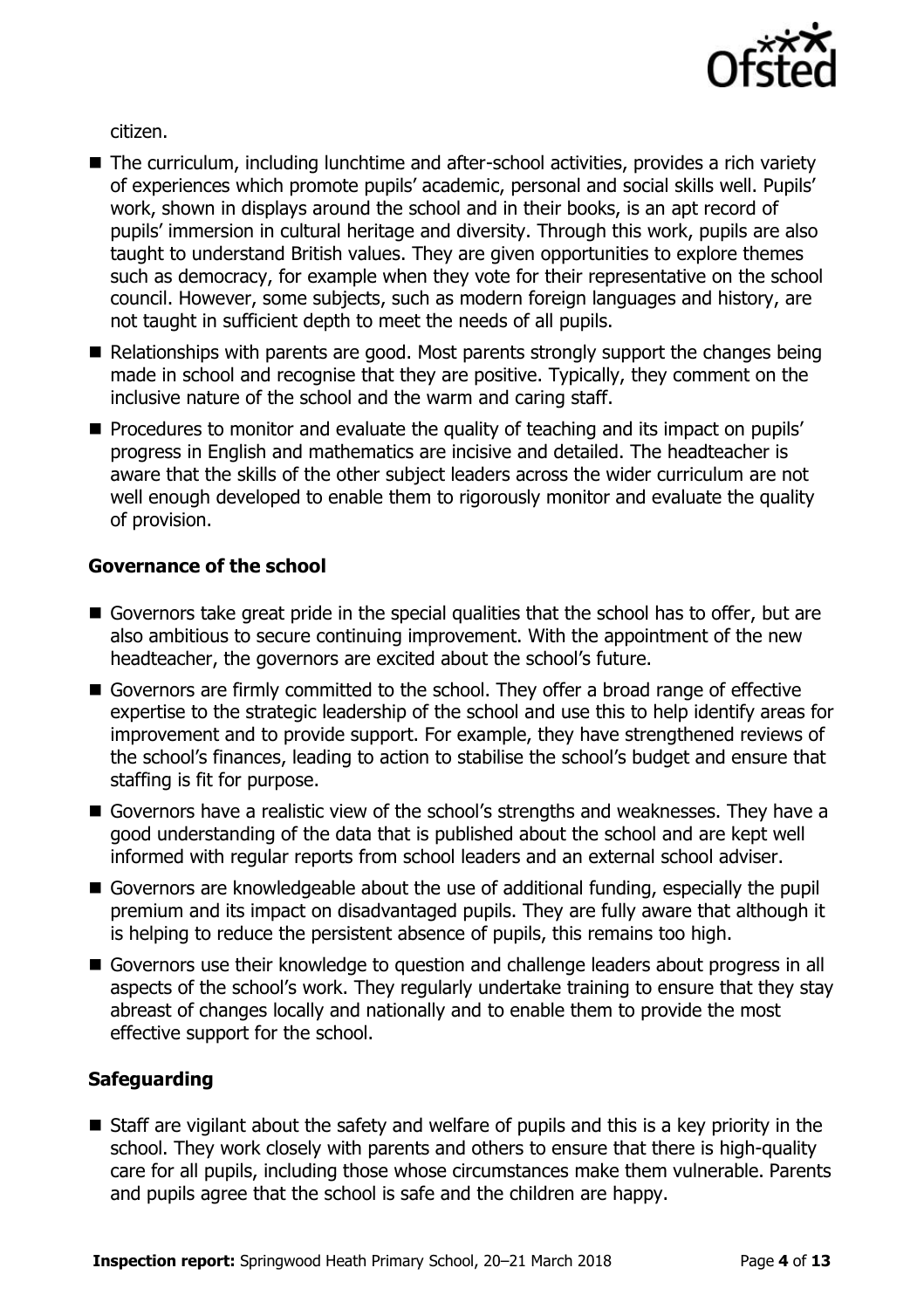

- Leaders have created a nurturing and supportive environment where pupils feel very well supported. Staff use a range of approaches, including technology, to enable pupils to communicate worries or anxieties, and they respond quickly to pupils' individual needs.
- Staff are well trained and use their skills and expertise effectively. Robust systems for discussing and recording concerns mean that issues are addressed promptly and support is provided for both pupils and families to prevent problems escalating.
- The school curriculum deliberately addresses issues of safety for pupils. Programmes of work cover key themes to help pupils to develop their awareness of online safety and bullying and to understand risks, including those associated with drugs and alcohol. Weekly 'key messages' are built into teachers' plans and they respond to current and emerging issues both in school and beyond.

### **Quality of teaching, learning and assessment Good**

- Teachers know their pupils well. The teams of adults in each class work closely together to deliver highly individualised learning plans, as well as whole-class teaching, to meet the interests and diverse needs of pupils.
- Pupils who have SEN and/or disabilities, many of which are complex, receive effective support. Teachers and teaching assistants have a very clear understanding of their individual needs. Using accurate and detailed information about pupils' achievement, teachers set individually tailored work for pupils in lessons. This leads to accelerated progress for this group of pupils.
- There are good relationships between staff and pupils and between pupils in lessons. Most classrooms are happy places where pupils flourish because they are relaxed in lessons and interested in what they are doing.
- Improving the teaching of reading has been a whole-school focus and the positive impact of training and new resources is beginning to show. The promotion of a love of reading is strong because of the innovative ways used by leaders to encourage pupils to read often. For example, pupils are excited to meet a range of visiting authors, including Stewart Foster and Maz Evans, who talk about their work. Pupils say that they enjoy reading for pleasure and have frequent and varied opportunities to read and listen to stories.
- **Pupils are encouraged to write for different purposes and in a range of different styles.** They develop stamina to write at length as they progress through the school. Handwriting, grammar, spelling and punctuation are taught regularly, but work in pupils' books shows that skills are applied with varying degrees of accuracy. For example, pupils are encouraged to edit their own work but do not always have the skills to correct their mistakes and are not given sufficient guidance to identify them. Assessment is not always well used to help pupils know precisely what they need to do next to improve their writing. This results in errors being repeated. Consequently, pupils' progress in writing is uneven and their fluency in writing lags behind their language skills.
- Teachers have high expectations of pupils' behaviour and stick closely to the school's behaviour policy. Very occasional low-level disruption is addressed quickly and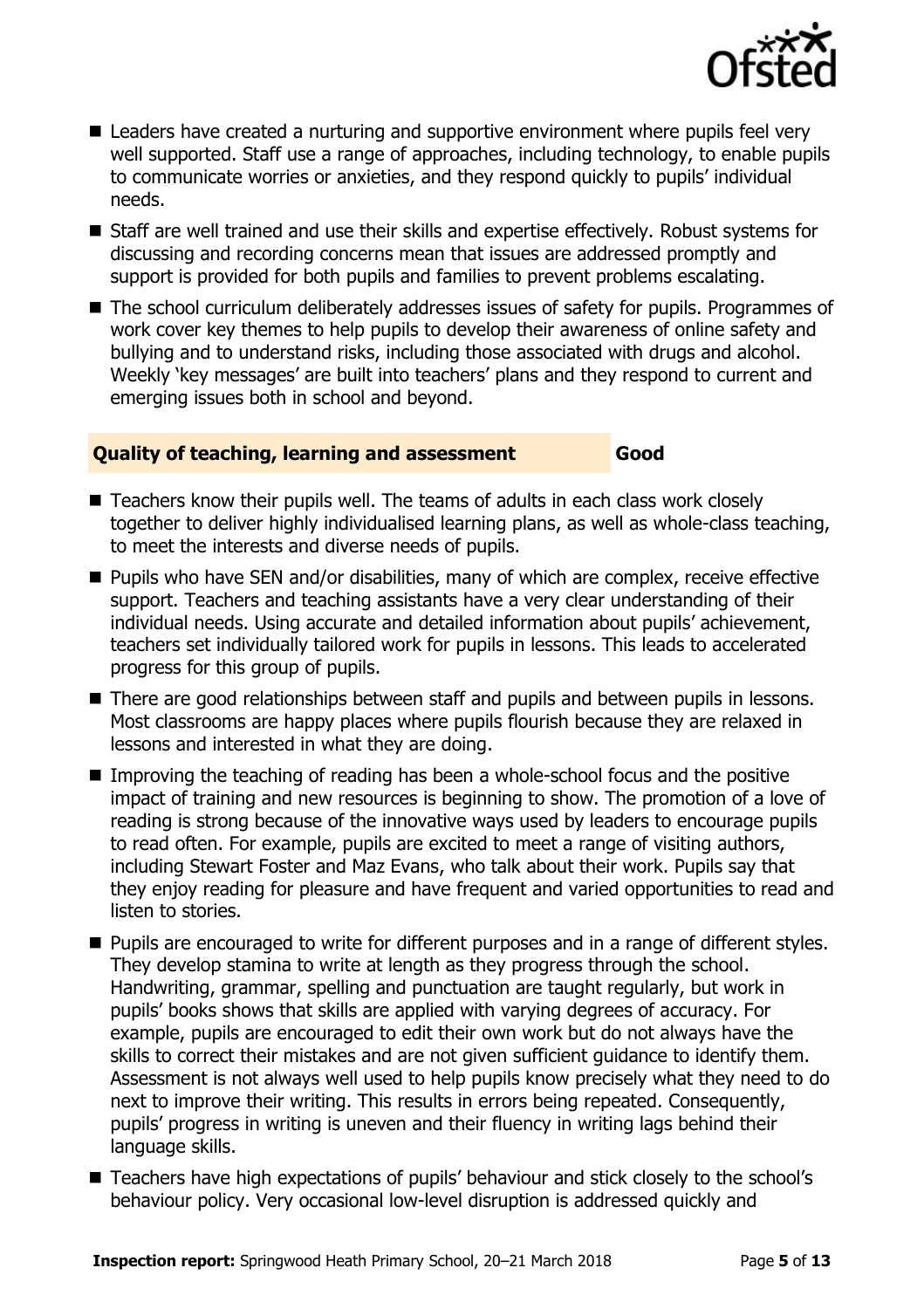

effectively. This usually results from the sometimes slower pace of learning when work is not pitched at the right level.

- Generally, pupils enjoy mathematics and the school's own tracking information and work in books show that progress is improving. Pupils typically show sustained levels of concentration and perseverance in mathematics. Some tasks, however, do not provide enough opportunities for pupils to apply their knowledge in solving challenging problems. This results in fewer opportunities to deepen their mathematical understanding or develop their reasoning skills.
- In some classes, the progress of most-able pupils is limited because the tasks they are given are not sufficiently challenging and the questions teachers ask do not always support pupils to deepen their understanding.
- Teaching is effective across the curriculum, but it sometimes lacks the same breadth and depth as found in English and mathematics. For example, when learning Spanish, there are few opportunities for older pupils to broaden their Spanish vocabulary or to write in sentences.

#### **Personal development, behaviour and welfare Good**

**Personal development and welfare**

- The school's work to promote pupils' personal development and welfare is good and is a strength of the school. Most parents who responded to the online survey, along with those spoken to, were full of praise for the work of leaders and staff in supporting pupils and helping them to be happy in school.
- This highly inclusive school helps everybody to understand how to overcome adversity and that disability is not a barrier to learning. The most vulnerable pupils are supported exceptionally well. Their personal development, safety and well-being are prioritised by all staff. Close liaison with a range of medical and healthcare professionals ensures that their physical and emotional needs are met successfully.
- Pupils thrive in the positive and caring school environment. Pupils have first-hand experience of adapting to a broad range of personal qualities and skills and show appropriate and sensitive behaviour towards each other. Pupils are taught to value what is special about each individual, including themselves.
- **Pupils are encouraged to take responsibility in several areas of the school's work,** including as elected members of the school council. They influence decisions about fund-raising and are proud of the work they have done to support different charities.
- **Pupils develop confidence and resilience through the many opportunities they have to** practise the skills learned in lessons beyond the school gates. For example, after winning the Roy Castle 50–50 enterprise challenge for two consecutive years, pupils from the enterprise team organised an afternoon of fund-raising challenges for the whole school.
- **Pupils have a good understanding of different types of bullying and say that it is rare.** School records show that any incidents are dealt with firmly and promptly. Leaders have appointed a learning mentor who supports pupils to develop resilience and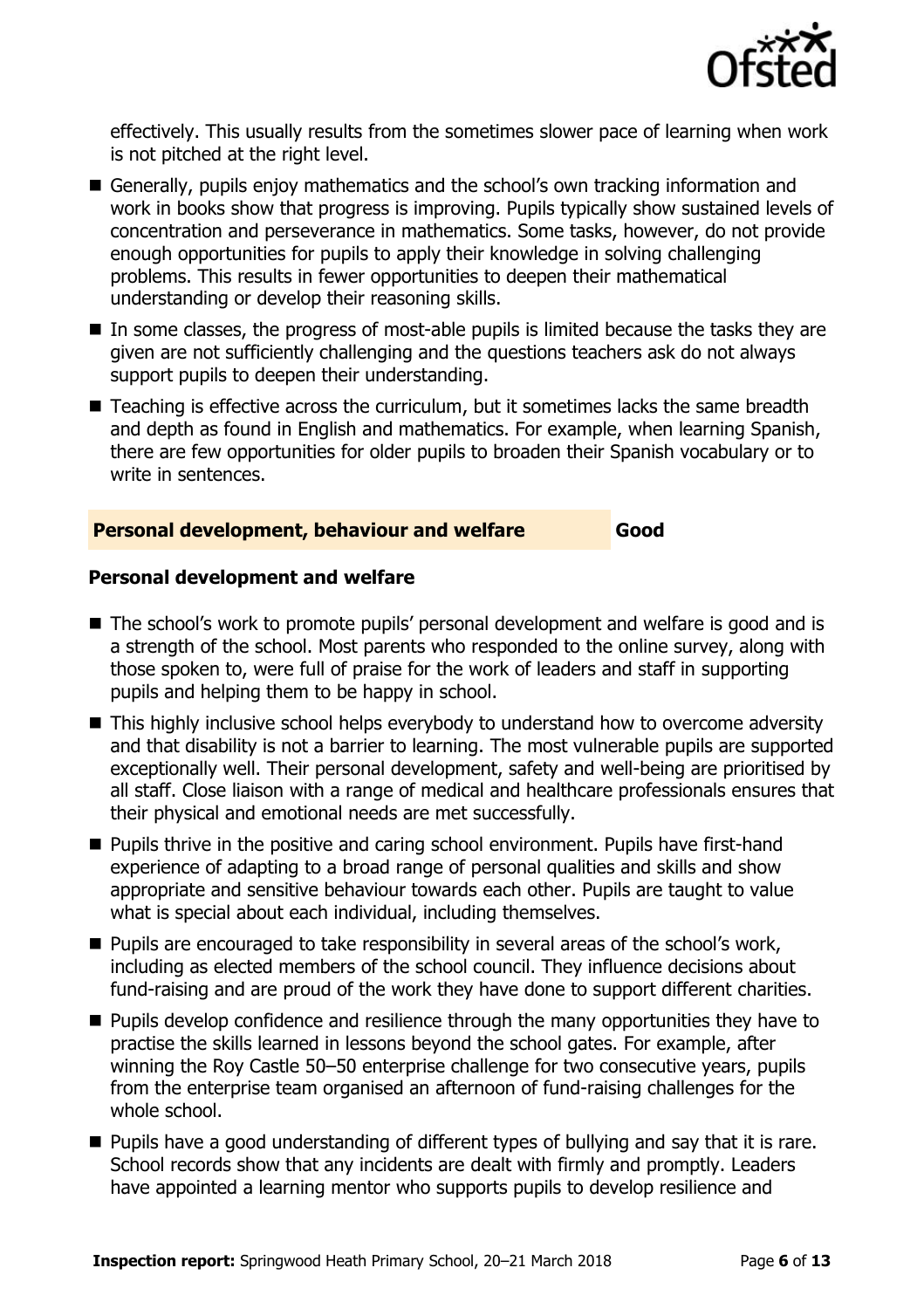

improve their self-esteem.

**Pupils have a good awareness of how to keep themselves safe, including when online.** Visitors to the school reinforce important messages and give pupils the opportunity to discuss concerns in a safe environment. Older pupils have first-hand experience of internet safety when contributing to the design of the school's website.

## **Behaviour**

- $\blacksquare$  The behaviour of pupils is good.
- **Pupils conduct themselves well around school and at playtimes. They enjoy the** rewards offered through the school's behaviour policy.
- In lessons, most pupils engage with their own learning and incidents of low-level disruption are rare. On the few occasions when pupils switch off from their work, they do not disrupt the learning of others.
- Rates of attendance are improving. Although persistent absence is high, school records demonstrate that medical reasons account for much of the absence. For the remaining pupils, the learning mentor works closely with them and their families and this is having a positive impact on improving attendance for some. However, the attendance of disadvantaged pupils remains lower than that of other pupils. School leaders have plans to make further improvements through the use of pupil premium funding.

#### **Outcomes for pupils Good**

- Inspectors carefully considered the school's own data, which shows the impact that the high proportion of pupils who have SEN and/or disabilities has on the results of national assessments. For example, in 2017, at least a quarter of all pupils in Year 2 and Year 6 had complex SEN and/or disabilities and were unable to access written tests. However, leaders do not allow this to be used as an excuse for lack of progress. The school's own information and work in pupils' books confirm leaders' evaluations that progress is improving. Most pupils who are able to access the national curriculum are reaching the standards expected for their age.
- **From their starting points, which are often lower than typical for their age, pupils make** good progress in reading, writing and mathematics. The recently appointed headteacher has made sure that close attention is given to the needs of all pupils, that their progress is carefully tracked and that additional support is provided for any pupil who falls behind. Timely interventions, especially for reading and mathematics, are having a positive impact.
- A large proportion of children start school in Nursery with skills that are below those typical for their age. This is particularly the case in reading, writing and mathematics. Owing to effective teaching and good support, children make good progress and most are ready to access the Year 1 curriculum by the end of Reception.
- An improvement in the teaching of phonics is having a positive impact. Although the complex nature of each cohort means that the published data does not always reflect this, the school's own information and work in books show the great strides that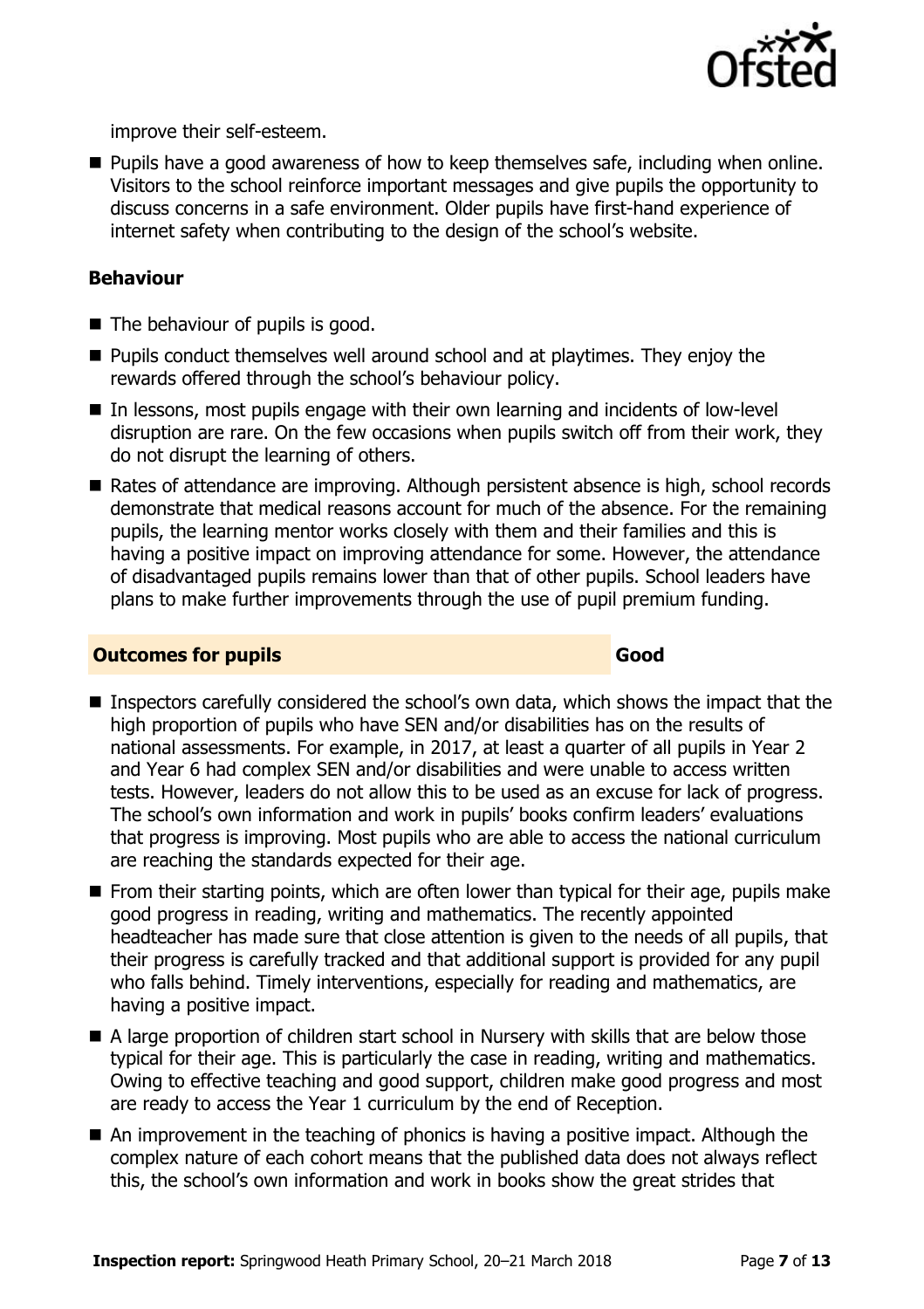

younger pupils make when learning their letters and sounds.

- **Pupils' solid start in their early reading skills continues as they move through school.** Current pupils are making strong progress in their reading from their individual starting points and this supports their acquisition of knowledge and progress in other subjects.
- **Progress in writing is also improving: pupils' ability to produce more complex and** interesting compositions is evident in their English books as well as in other work. However, presentation and basic errors in spelling, punctuation and grammar affect the quality of work for a small number of pupils.
- More robust monitoring has led to improved teaching of mathematics. Pupils are proficient in using calculations and become increasingly fluent in tackling mathematical tasks with confidence. This is supporting good progress for most pupils. However, leaders are aware of the need for pupils across the school to develop strong reasoning and problem-solving skills more consistently.
- The high proportions of pupils who have SEN and/or disabilities make good progress. They are supported to overcome barriers to their learning through the excellent use of technology and access to highly skilled staff.
- As a result of the effective use of pupil premium funding, disadvantaged pupils now do much better at the school than in previous years. The school is quick to identify any pupils falling behind and staff make effective provision for these pupils in class, in small groups and individually. Work in pupils' books demonstrates that most disadvantaged pupils are making good progress in reading, writing and mathematics from their starting points.
- The 2017 test results for the end of Year 6 showed that the proportion of pupils working at greater depth of understanding was below the national average in reading, writing and mathematics. Leaders are aware of the need to accelerate progress for the most able pupils and have recently prioritised this group. Although they are having some success, this is not embedded across the school and expectations of what pupils can achieve are not consistently high enough.

#### **Early years provision Good Good**

- **Passionate and caring leadership of early years makes sure that children and their** families are warmly welcomed and have a positive start to school. The carefully designed environment and well-planned curriculum support children to feel happy and safe.
- The proportion of children reaching a good level of development has been below the national average for the last two years but is improving. The school's own information shows that an increasing number of children are expected to reach a good level of development this year. As a result, children will be ready to start Year 1. Children's books accurately chart their progress through a wide range of interesting activities. Their work shows clear progress in all aspects of learning, particularly in reading and mathematics.
- Funding to support the learning of disadvantaged children is well used in early years and many make rapid gains in their learning. Targeted support focuses on developing speech, communication and language. Adults use every opportunity to promote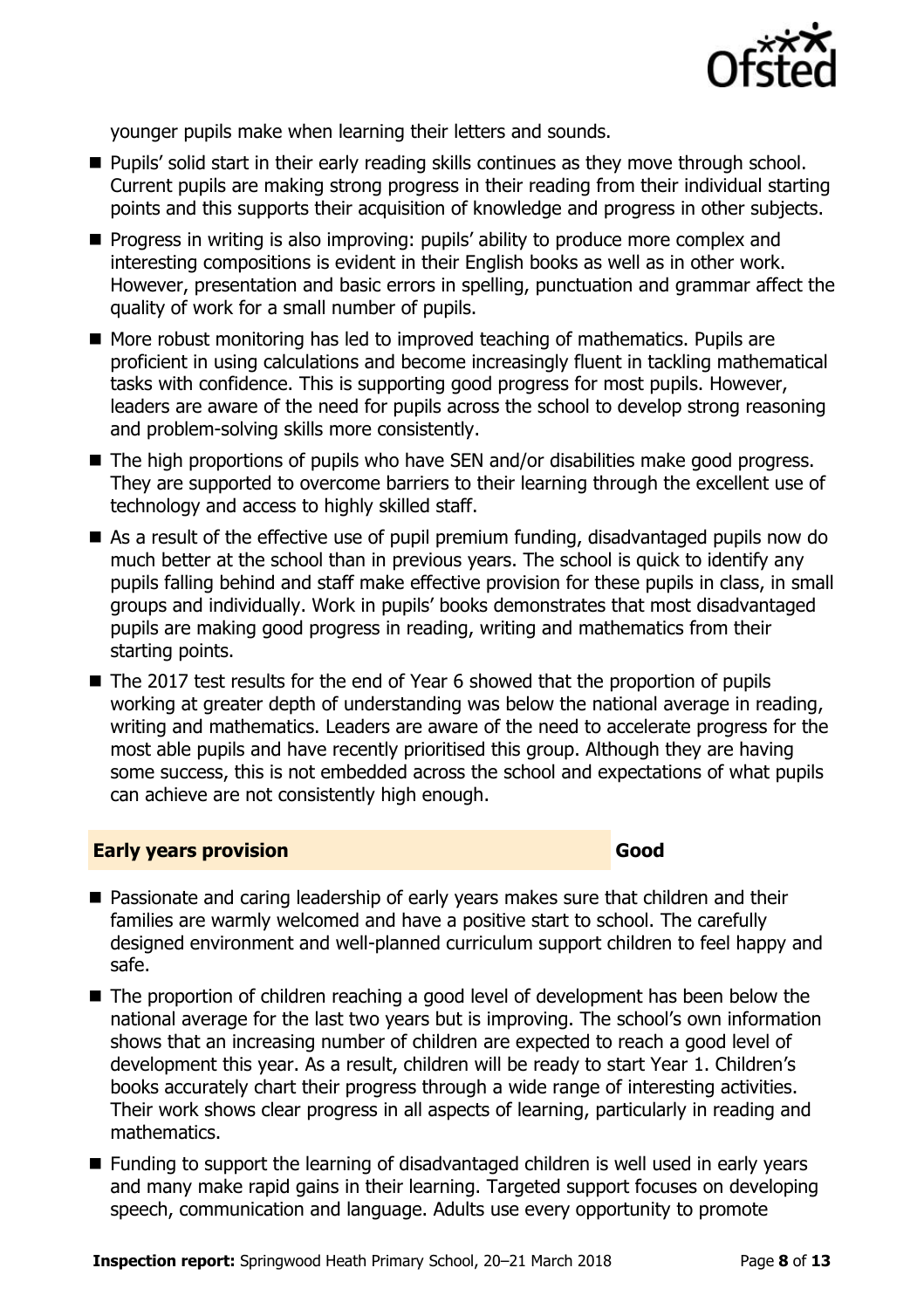

learning for disadvantaged and all children. For example, while taking turns to wash their hands, children in Reception enjoyed answering simple questions and counting to 10 in Spanish.

- The teaching of phonics is effective. During the inspection, a group of children were able to use their learning from the book 'Stick Man' to identify words with the same sounds. Children make good progress in securing their early reading skills.
- Children who have SEN and/or disabilities are very well supported. Their needs are identified quickly during close contact with parents before children start school. Activities are planned to give them appropriate support straight away. This means that many children catch up quickly.
- Expectations of children's behaviour in early years are high. Children keep to routines and concentrate well. They move from one activity to the next calmly and sensibly, showing good levels of independence.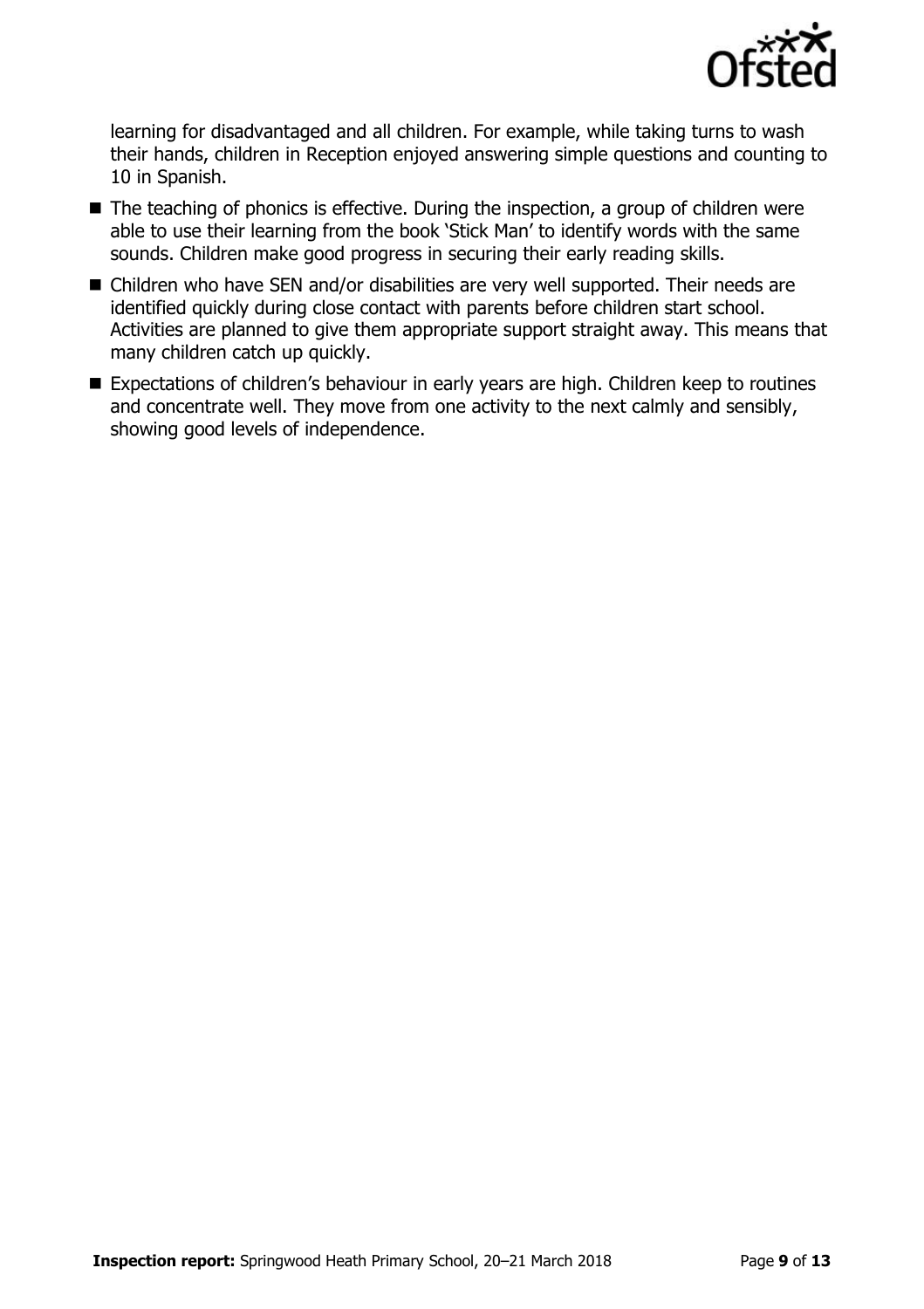

# **School details**

| Unique reference number | 104545    |
|-------------------------|-----------|
| Local authority         | Liverpool |
| Inspection number       | 10042456  |

This inspection of the school was carried out under section 5 of the Education Act 2005.

| Type of school                      | Primary                             |
|-------------------------------------|-------------------------------------|
| School category                     | Maintained                          |
| Age range of pupils                 | 3 to 11                             |
| Gender of pupils                    | Mixed                               |
| Number of pupils on the school roll | 273                                 |
| Appropriate authority               | Governing body                      |
| Chair                               | Robyn Middleton                     |
| <b>Headteacher</b>                  | Ian Hunt                            |
| Telephone number                    | 0151 427 7759                       |
| Website                             | www.springwoodheath.co.uk           |
| <b>Email address</b>                | springwood-ao@springwoodheath.co.uk |
| Date of previous inspection         | 30 January 2014                     |

## **Information about this school**

- The school is average in size compared with other primary schools.
- The proportion of disadvantaged pupils is above the national average.
- The percentages of pupils from minority ethnic groups and of pupils who speak English as an additional language are below the national averages.
- The proportion of pupils who have SEN and/or disabilities is significantly higher than the national average.
- The school provides enhanced resourced provision for pupils who have complex physical and medical needs. Forty-eight pupils have been allocated a place by Children's Services. These pupils are taught in classes with other pupils in the school. This means that the proportion of pupils who have a statement of special educational needs or an education, health and care plan is well above average.
- The school met the government's current floor standards in 2017, which are the minimum expectations for pupils' attainment and progress in reading, writing and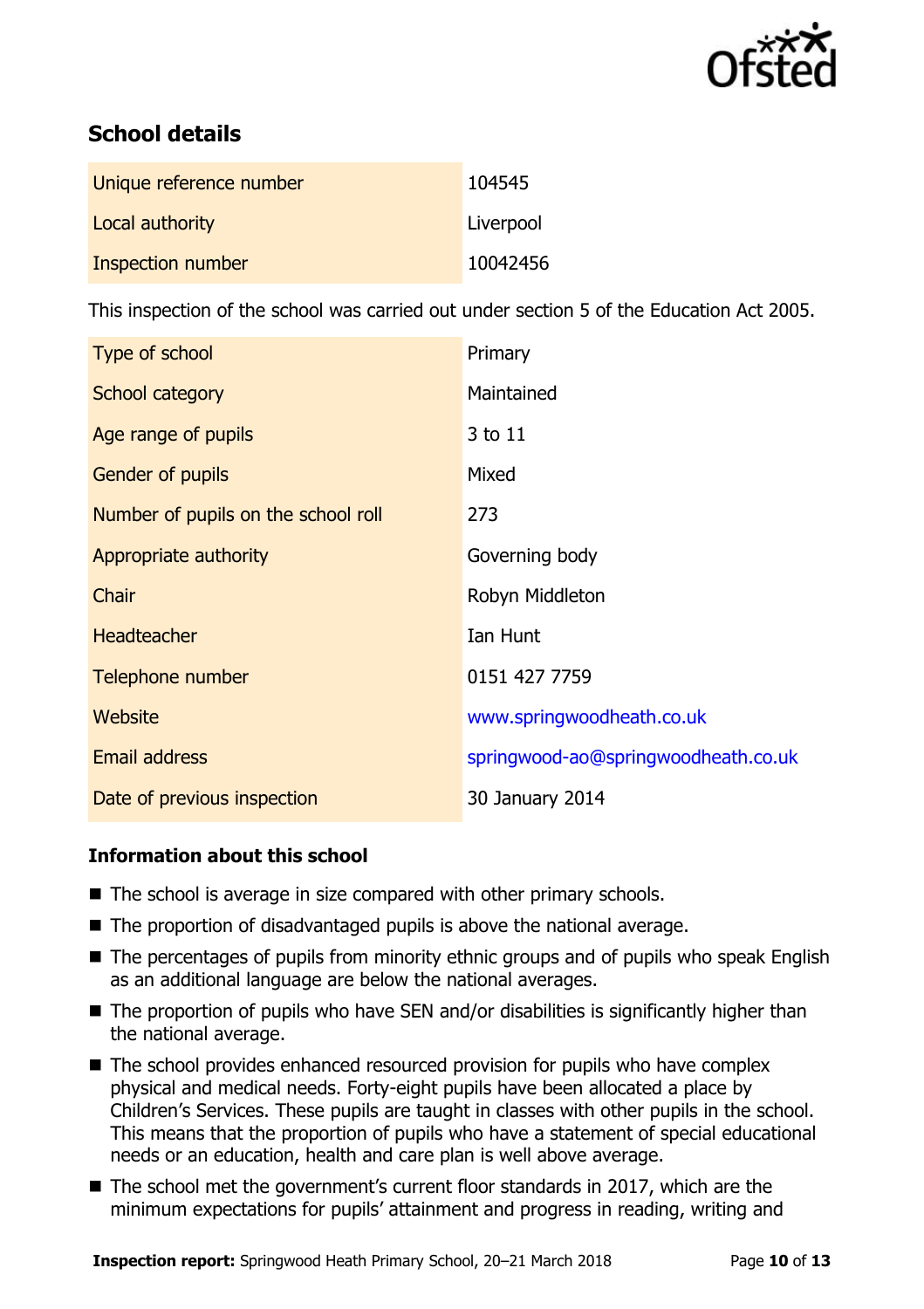

mathematics by the end of Year 6. However, the school was defined as 'coasting', meaning that for at least three years, pupils are thought not to be progressing as well as they should. This definition needs to be considered in the context of the school's circumstances.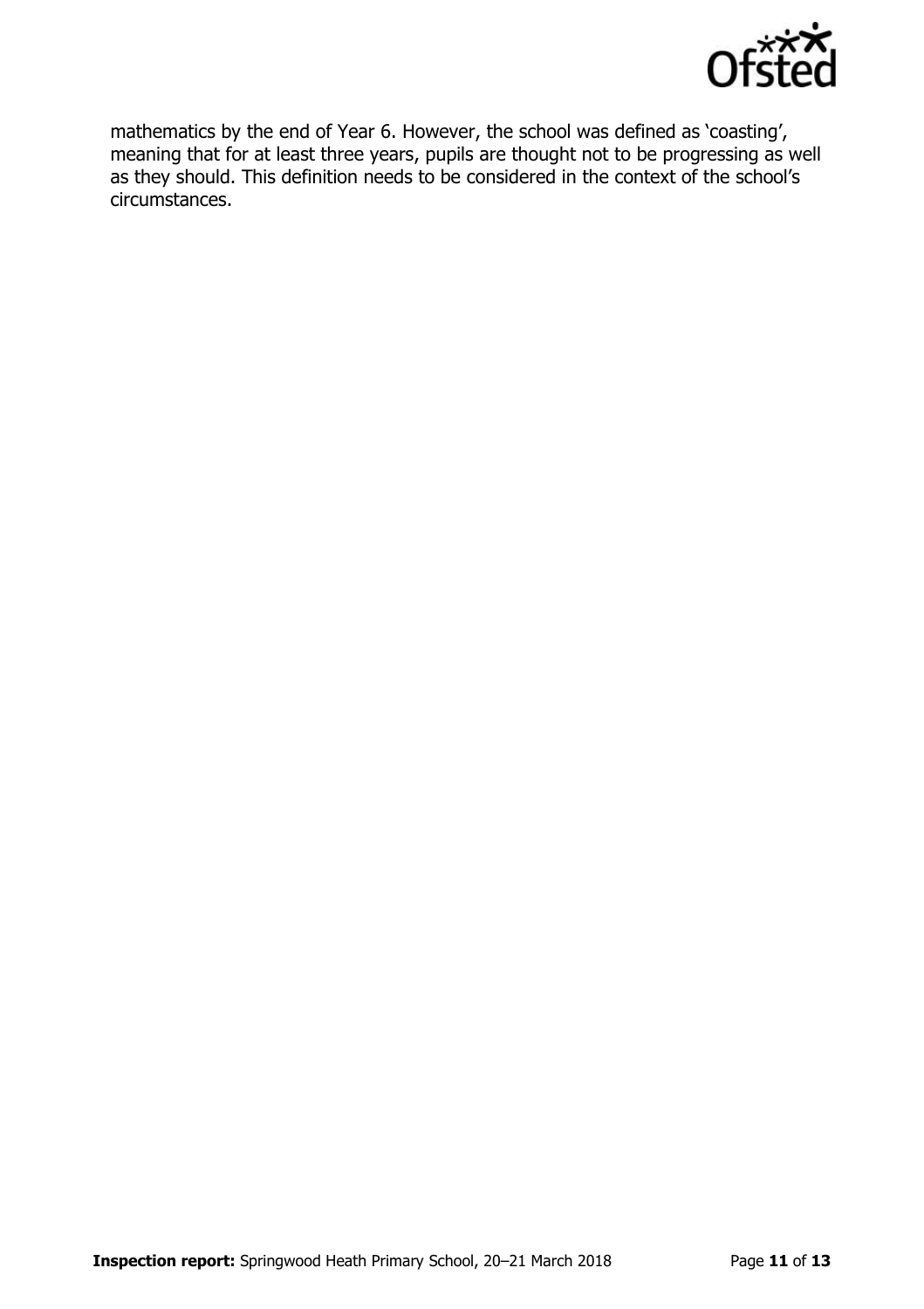

# **Information about this inspection**

- Inspectors observed lessons in each class of the school, including joint observations with the headteacher.
- Discussions were held with senior leaders, members of staff and representatives of the governing body.
- Inspectors spoke to two representatives of the local authority.
- Inspectors examined a wide range of documentation, including that relating to safeguarding, behaviour and attendance, school improvement planning, assessment and reports on the quality of teaching.
- Inspectors spoke to pupils informally during the school day and observed them during playtimes and before and after school. They also met formally with one group of pupils to talk about their learning, behaviour and safety.
- Inspectors heard a number of children read.
- Inspectors took note of displays around the school, photographic evidence and information on the school's website.
- A range of pupils' books was checked with school leaders.
- **Inspectors spoke to a number of parents at the start of the day and took account of 16** responses to Ofsted's online questionnaire, Parent View. Inspectors also took note of the 45 responses they received to the inspection questionnaire for school staff and the views of pupils.

#### **Inspection team**

| Cathy Parkinson, lead inspector | Ofsted Inspector        |
|---------------------------------|-------------------------|
| Joan Williamson                 | <b>Ofsted Inspector</b> |
| <b>Christine Howard</b>         | <b>Ofsted Inspector</b> |